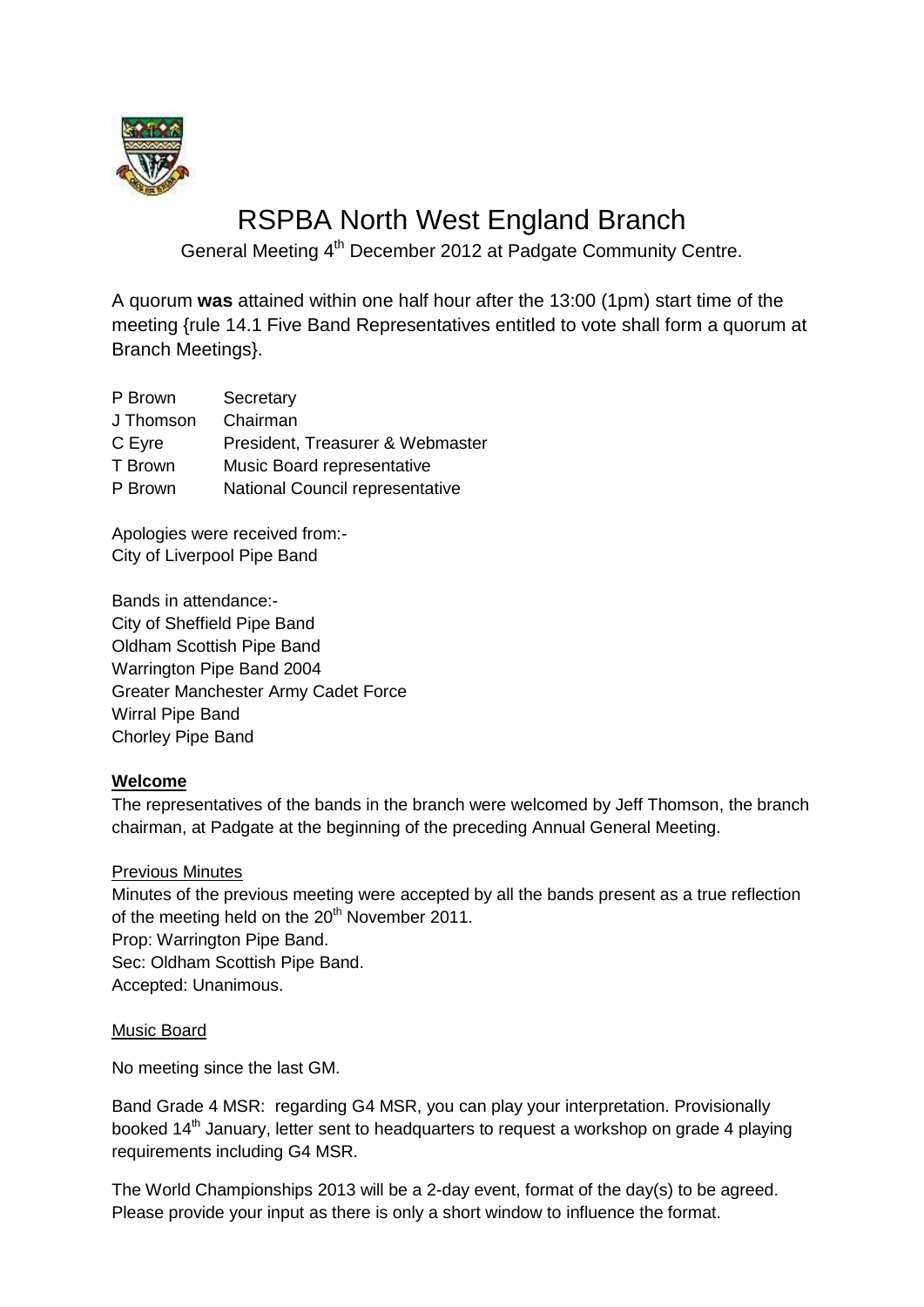## National Council

Two bids for the Worlds, Belfast and Glasgow. The announcement will be made at 9:30 on the 5<sup>th</sup> December.

The RSPBA is to employ an Education Officer. Vacancy is advertised by Hays. There will be a link to it on the RSPBA web site.

PDQB is ongoing with training taking pace in two branches and one band. Anyone interested contact Theresa. Work is ongoing to progress Pipe Band Studies, some differences to be resolved between PDQB and RSPBA.

There is to be a review of the RSPBA organisational structure in light of it being a Company limited by Guarantee. Need to ensure the committees and sub-committees are set up for the benefit of the membership to drive actions forward.

Majors 2012 are:-

- $\bullet$  Scottish 19<sup>th</sup> May
- $\bullet$  British 30<sup>th</sup> June
- $\bullet$  European 28<sup>th</sup> July
- $\bullet$  Worlds 11<sup>th</sup> August
- $\bullet$  Cowal 25<sup>th</sup> August

Minors for 2012 (England) are:-

- $\bullet$  Haggerston Castle 10<sup>th</sup> June
- Colchester  $10^{th}$  June
- Annan  $7<sup>th</sup>$  July
- Corby  $8^{th}$  July
- $\bullet$  Ashbourne 15<sup>th</sup> July
- Chatsworth  $2^{nd}$  September

## Treasurers Report

The branch levy of £40:00 is to be paid to the "RSPBA (North West England Branch" preferably by the AGM. Branch bands need to pay this to take part in branch activities.

## **2012 Branch Competitions.**

1. Solo Piping Saturday 4<sup>th</sup> Feb 2012 hosted by Oldham Scottish Pipe Band. Start at 09:30. Includes an A Grade Hornpipe and Jig (open). Closing date for entries  $29<sup>th</sup>$ Jan 2011.

**Piping Workshop** will be held in the afternoon after the competition.

Solo Drumming (Snare and Tenor) Sunday 5<sup>th</sup> Feb 2012 hosted by Oldham Scottish Pipe Band. Start at 09:30.

**Drumming Workshop** will be held in the afternoon after the competition.

**ACTION (GM) – Format of the day to be publicised to ensure we get the maximum attendance.**